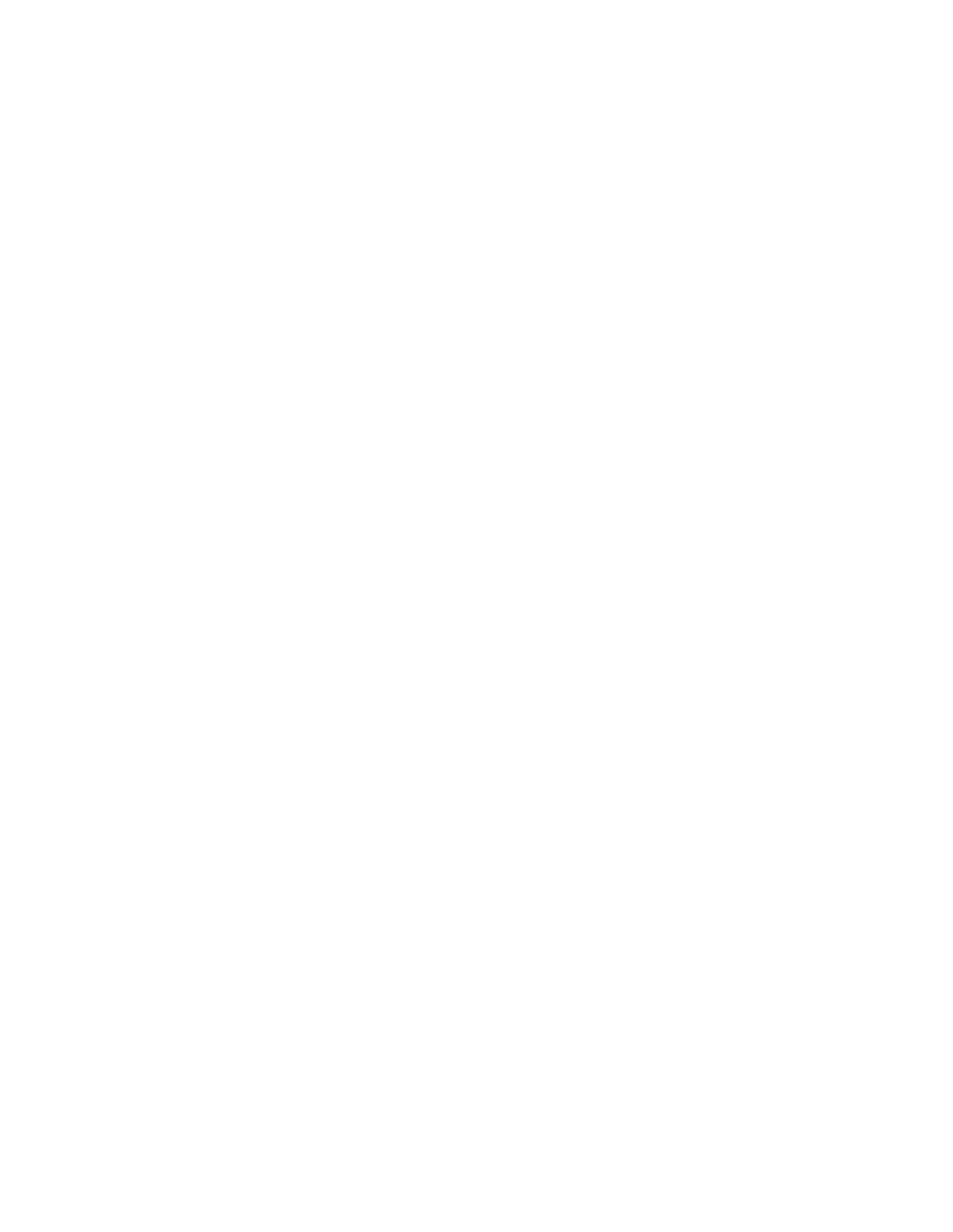| Account<br>triggers | Triggers from accounts that fit the ideal<br>customer profile criteria (e.g., firmographics,<br>technographic, environmental data points) | m.<br>× | Target account entering a<br>new market via M&A<br>Previous customer started a<br>new role at a target account<br>Prospect shared relevant<br>post on LinkedIn |
|---------------------|-------------------------------------------------------------------------------------------------------------------------------------------|---------|----------------------------------------------------------------------------------------------------------------------------------------------------------------|
|                     |                                                                                                                                           |         |                                                                                                                                                                |

Source: Gartner

2. Multithread with the buying group — Guide sellers on when and how to engage three to six different buyer roles with unique touch patterns, and focus sellers on the threads most consistently involved in the early buying process. Figure 1 offers insight into each thread. Identifying the entry point and building a unique touch pattern for each thread leads to more consistent prospecting. Effective prospecting is all about finding the entry point mobilizer. Mobilizers excel at rallying their organization around new ideas. Business owners typically benefit from your solution and are part of the buying group; they're neither the owner of a process or the decision maker, but they provide valuable insight into the key initiatives your product or solution may support.

#### Figure 1: Multithreaded Prospecting

 $\ddot{\phantom{0}}$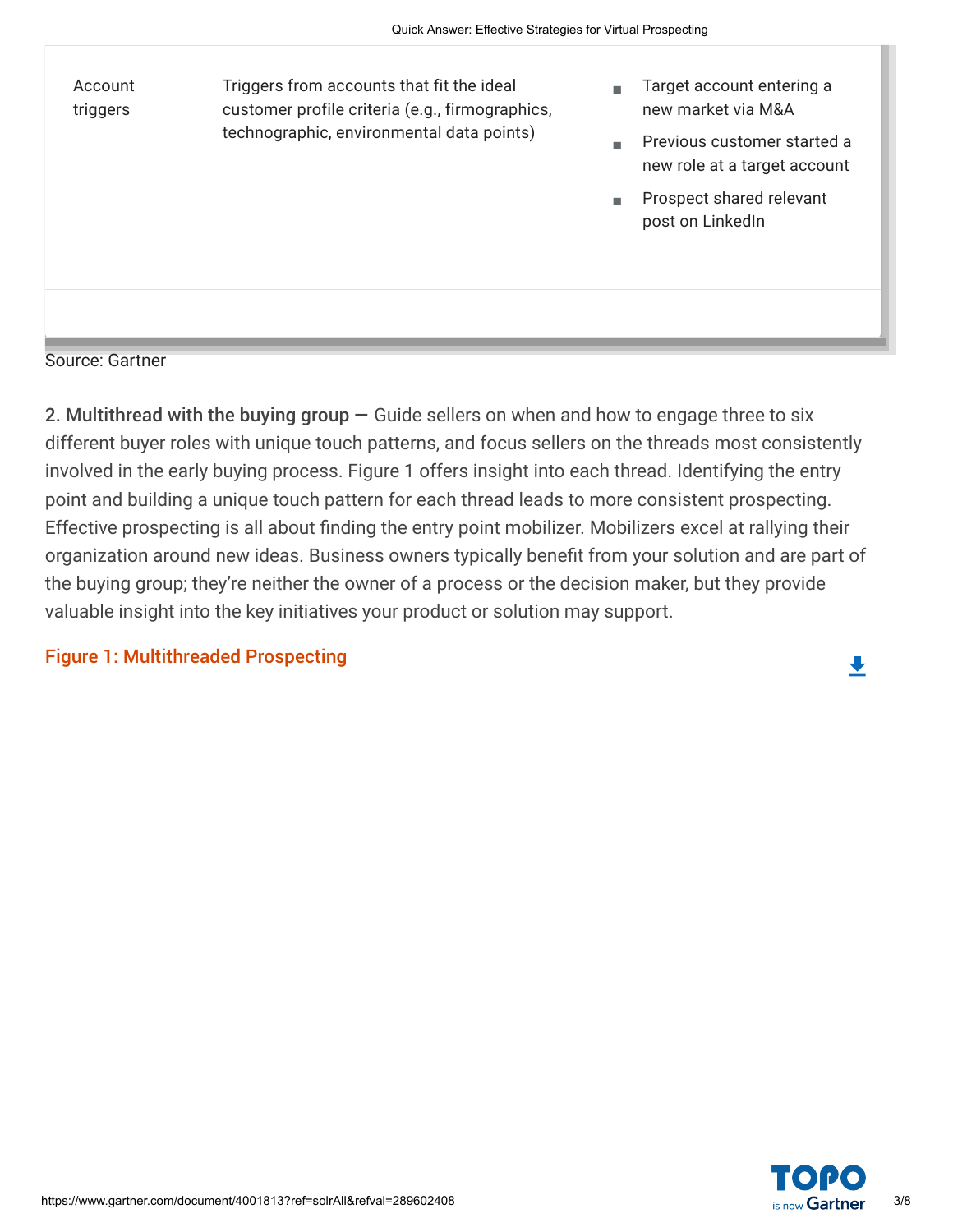### **Multithreaded Prospecting**

Focus on these three threads when prospecting.



**Gartner** 

 $\blacklozenge$ 

3. Scale messaging with semi customized templates — For some industries, email is a cornerstone of prospecting. To generate relevant messaging, guide sellers with checklists to source three to five account and buyer insights, then to edit a semi customized message for a unique persona. These scripts or messages can serve as the foundation for messaging across all engagement channels, including video, social and direct mail. Follow the guidance in Figure 2 to scale messaging templates.

#### Figure 2: Semicustom Prospecting Email Templates

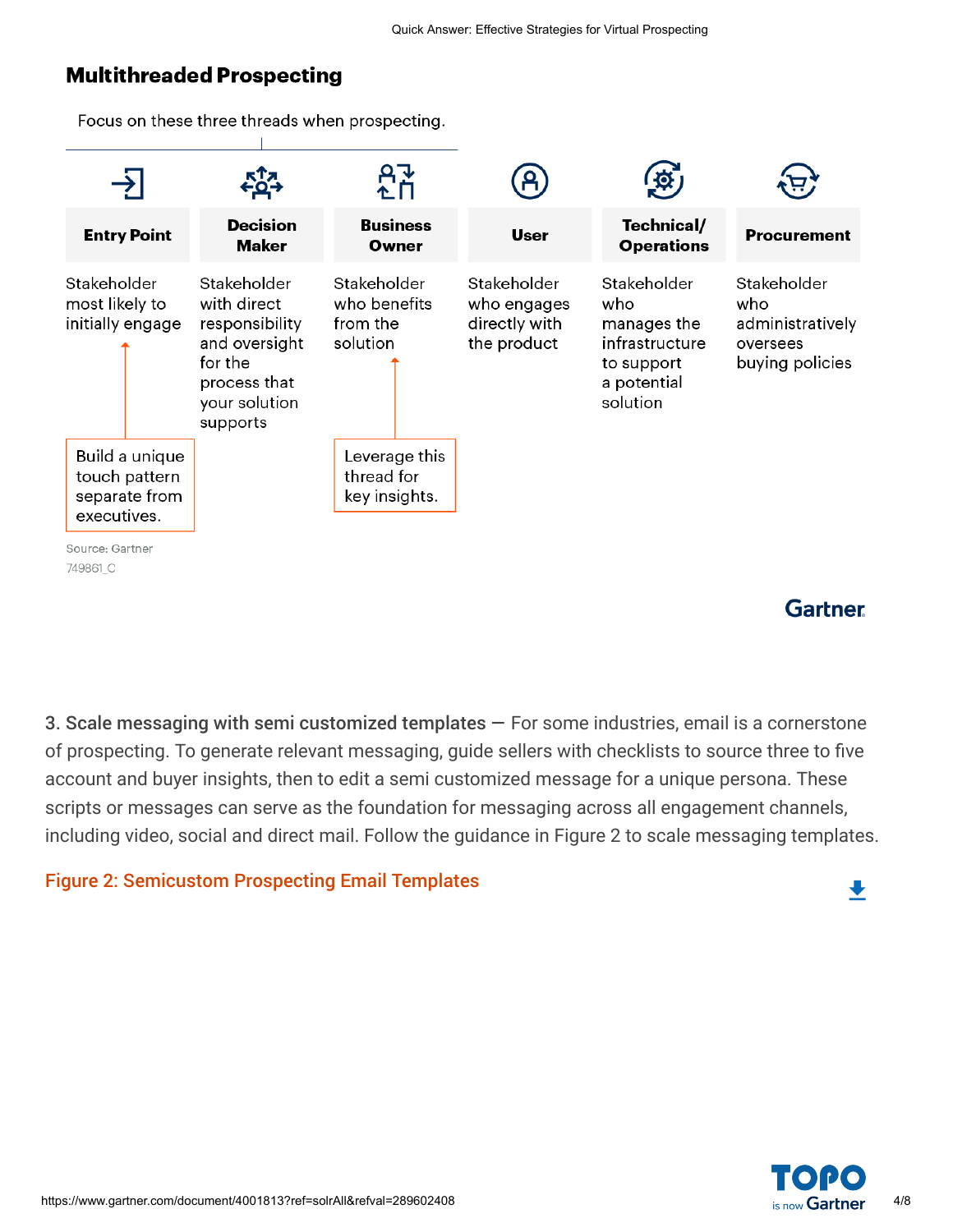### **Semicustom Prospecting Email Templates**

Limit emails to three paragraphs of one or two sentences each.

|                                 | $\cdots$                                                                                                                                                                                   |                                                                                                                                                    |
|---------------------------------|--------------------------------------------------------------------------------------------------------------------------------------------------------------------------------------------|----------------------------------------------------------------------------------------------------------------------------------------------------|
| <b>Subject</b><br>Line          | RE: <insert: initiative="" key=""> With <your company=""></your></insert:>                                                                                                                 | Limit subject lines to five<br>words related to your<br>email content.                                                                             |
| <b>Create</b><br><b>Context</b> | It looks like you're <customize: observation<br="" relevant="">from research&gt;. How are you addressing <insert: key<br="">initiatives or tactical challenges&gt;?</insert:></customize:> | Personalizing 10% to 20%<br>of an email message<br>doubles reply rates.                                                                            |
| <b>Convey</b><br>Value          | We work with similar companies like <insert: value<br="">prop or use case story&gt;.</insert:>                                                                                             | <b>Provide prewritten</b><br>snippets of key<br>initiatives, tactical<br>challenges and value<br>propositions by persona,<br>use case or industry. |
| <b>Deliver</b><br>Offer         | I'd love to tell you a couple more stories like this one.<br>Would that interest you?                                                                                                      | Use soft calls to action<br>focused on starting a<br>conversation.                                                                                 |
| Source: Gartner<br>749861 C     |                                                                                                                                                                                            |                                                                                                                                                    |

**Gartner** 

4. Engage with multichannel touch patterns — Ninety-two percent of sales development teams use at least three channels for prospecting — phone, email and social.  $^2$  Touch patterns are managed through sales engagement technology, where a touch pattern can be programmed to help a seller manage and prioritize a high volume of concurrent touch patterns at a time. Follow the guidance in Figure 3 to design multichannel touch pattern prospecting.

#### Figure 3: Multichannel Touch Pattern for Outbound Prospecting



 $\ddot{\phantom{0}}$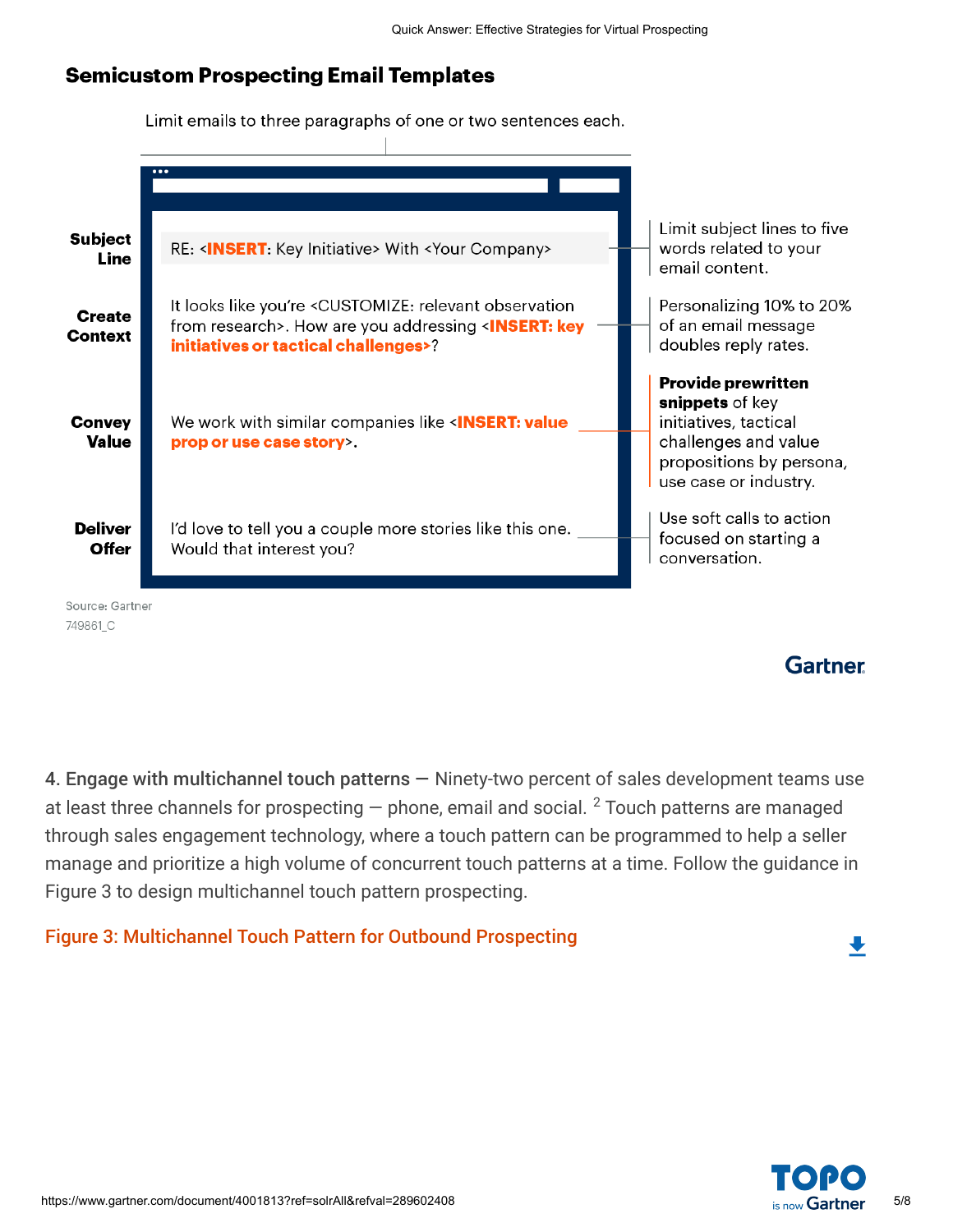### **Multichannel Touch Pattern for Outbound Prospecting**



5. Nurture buyers with reengagement plays — After initial conversations with prospects, reengagement plays enable sellers to nurture additional prospects at good-fit accounts. Reengagement plays are effective at generating opportunities because a seller can systematically leverage insights gained from previous interactions. Figure 4 depicts the role of reengagement plays in a sales engagement playbook.

#### Figure 4: Prospecting Plays



 $\ddot{\phantom{0}}$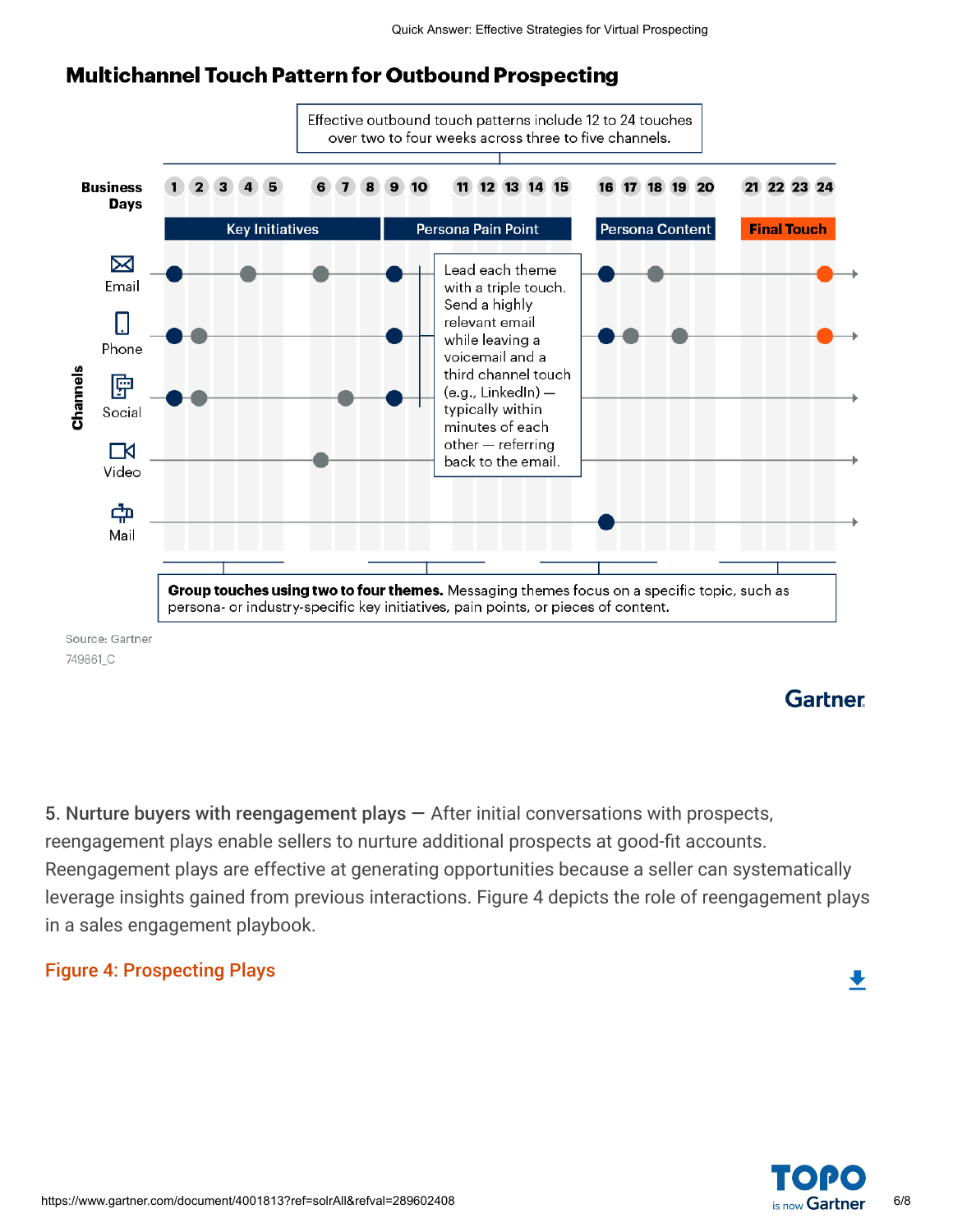### **Prospecting Plays**



**Gartner** 

## Recommended by the Authors

[Selecting Accounts for Prospecting Programs](javascript:void(0);)

[Touch Pattern Dashboard for Sales Development Representatives](javascript:void(0);)

[Boost the SDR Communication Using the Triple Touch Pattern](javascript:void(0);)

[Touch Pattern Play: A Tool to Help Increase Your Target Customer Base](javascript:void(0);)

[Create Semi-Custom Email Templates for Scalable Prospecting](javascript:void(0);)

## Evidence

- 1 2021 Gartner Seller Skill Assessment
- $^2$  2019 Gartner Sales Development Benchmark Report